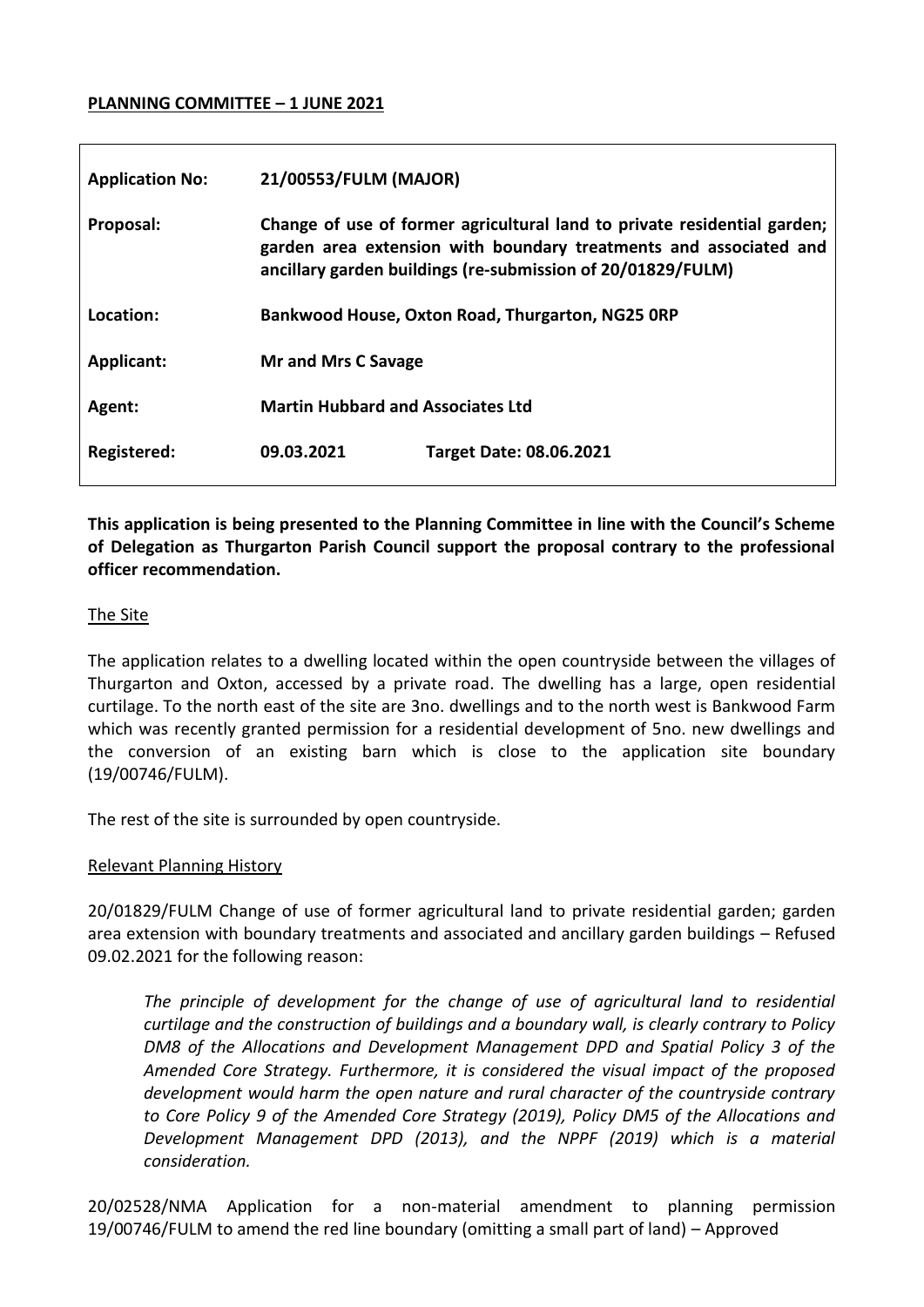19/00746/FULM Residential redevelopment of former farm complex comprising 5no. self-build plots and the residential conversion of a traditional stone barn Resubmission of 18/00071/FUL – Granted Permission

17/00084/FUL Erection of ground mounted Photo Voltaic panels for Bankwood House, including alterations to ground levels – Granted Permission

17/00044/NMA Application for a non-material amendment to planning permission 15/01594/FUL amendments to new house (Variation of Conditions 3, 4 and 8 of Planning Permission 15/01014/FUL - Demolition of house and garage and erection of replacement house and garage. Provision of new vehicular access point and improve existing track. Erection of new gates and boundary features. Alterations to existing gardens and planting.) – Granted Permission

16/00912/NMA Application for non-material amendment to planning permission 15/01014/FUL alterations to windows, glazing bars and alterations to the roof slate, increase width of part of the arcade. – Granted Permission

15/01591/NMA Application for a non-material amendment to planning permission 15/01014/FUL for Demolition of house and garage and erection of replacement house and garage. Provision of new vehicular access point and improve existing track. Erection of new gates and boundary features. Alterations to existing gardens and planting. – Granted Permission

15/01594/FUL Variation of Conditions 3, 4 and 8 of Planning Permission 15/01014/FUL - Demolition of house and garage and erection of replacement house and garage. Provision of new vehicular access point and improve existing track. Erection of new gates and boundary features. Alterations to existing gardens and planting. – Granted Permission

15/01014/FUL Demolition of house and garage and erection of replacement house and garage. Provision of new vehicular access point and improve existing track. Erection of new gates and boundary features. Alterations to existing gardens and planting. – Granted Permission

# The Proposal

The application seeks permission for the change of use of land previously owned by the adjoining landowner, from agricultural use to residential curtilage for use as garden. The land is approximately 512 sq. metres in area and is located to the east of Bankwood House, to the north of the existing residential curtilage. The land was formally part of Bankwood Farm to the north.

In addition to the change of use, the proposal includes the construction of the following:

- 2.0metre high brickwork boundary wall approximately 51m in length
- 0.93metre high kitchen garden wall
- Potting shed incorporated within the boundary wall with plain clay tile roof and facing brick walls 3m in depth, 4.6m in width, 2.3m to the eaves with a lean to roof, 2.9m (0.4m reduction in ridge height from previous application)
- Greenhouse 6.5m in width, 4.5m in depth, 1.85m to the eaves and 3m in height (0.6m reduction from previous application)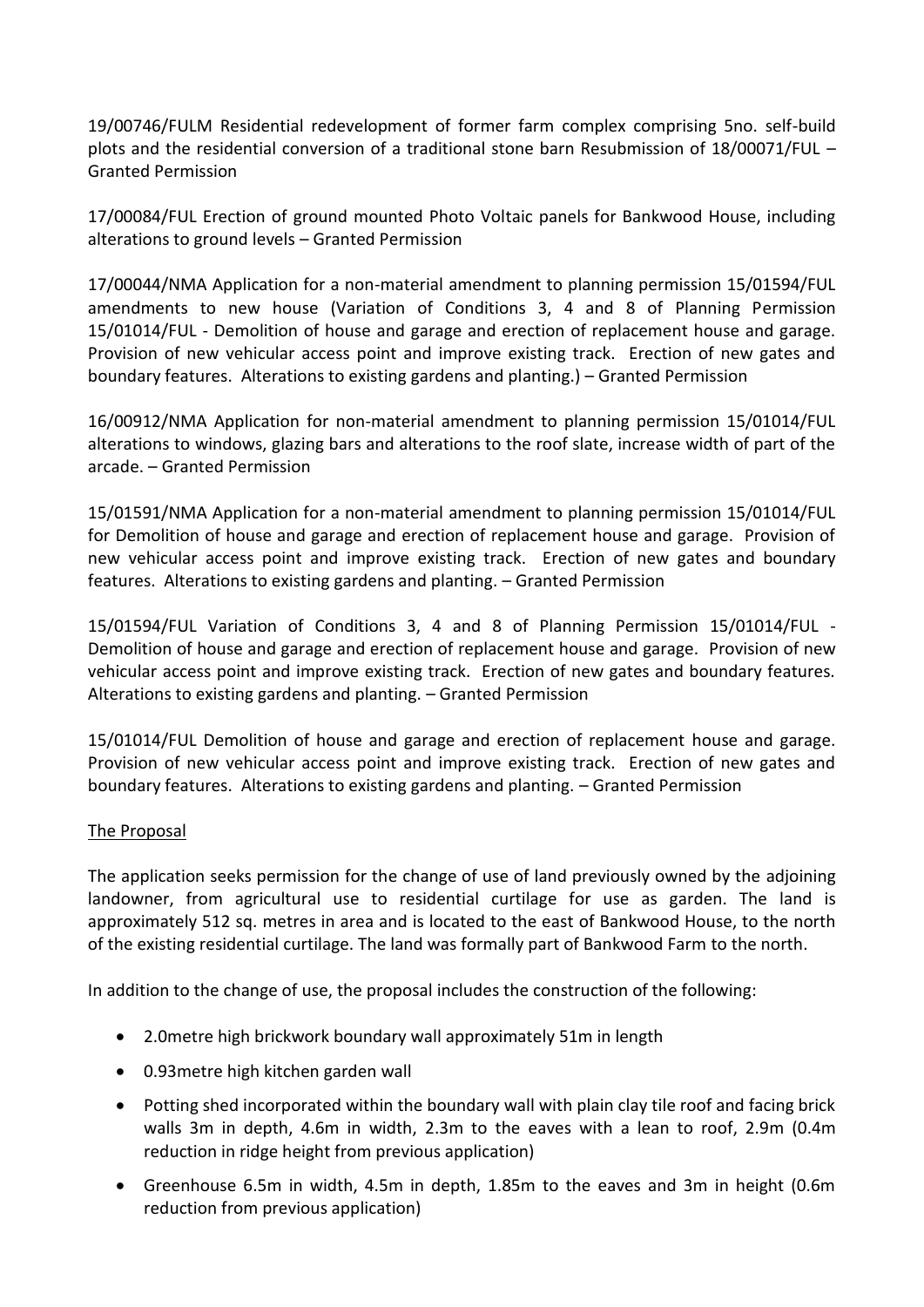- Raised beds for vegetables, fruit and flowers
- Paving slab pathways and mineral chipping surfaces
- Lawn extension

The resubmission incorporates alterations to the roofs of the potting shed and greenhouse, reducing the overall scale and heights, and a reduction in the mass to the boundary wall to address the visual impact as noted as part of the reason for refusal on the previous application.

### Submitted Plans

1194A REV 3 TOPOGRAPHICAL SURVEY MH 571 GARDEN 10 REV F BUILDING PLANS AND ELEVATIONS MH 571 GARDEN 11 REV E GARDEN PLAN 571 A SITE LOCATION PLAN GREENHOUSE A PLANS AND ELEVATIONS received 8 March 2021

## Departure/Public Advertisement Procedure

Occupiers of three properties have been individually notified by letter. A site notice has also been displayed near to the site and an advert has been placed in the local press.

## **Planning Policy Framework**

## **The Development Plan**

# **Newark and Sherwood Amended Core Strategy DPD (adopted March 2019)**

- Spatial Policy 1 Settlement Hierarchy
- Spatial Policy 2 Spatial Distribution of Growth
- Spatial Policy 3 Rural Areas
- Spatial Policy 7 Sustainable Transport
- Core Policy 9 -Sustainable Design
- Core Policy 12 Biodiversity and Green Infrastructure
- Core Policy 13 Landscape Character
- Core Policy 14 Historic Environment

# **Allocations & Development Management DPD**

- DM5 Design
- DM7 Biodiversity and Green Infrastructure
- DM8 Development in the Open Countryside
- DM9 Protecting and Enhancing the Historic Environment

### **Other Material Planning Considerations**

- National Planning Policy Framework 2019
- Planning Practice Guidance

# Consultations

# **The Parish Council supports the application.**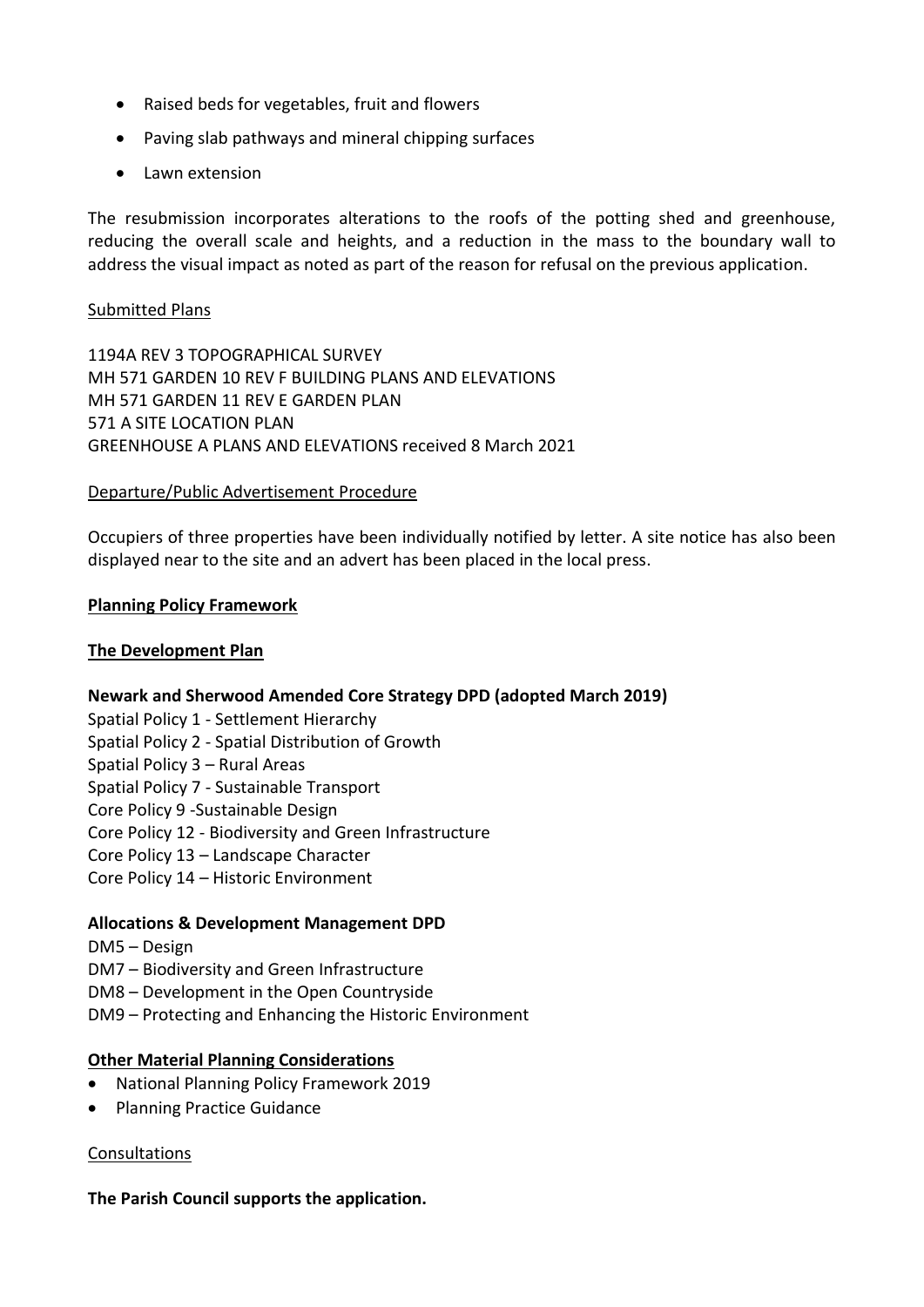## **NCC Rights of Way commented:**

Thanks for consulting with the Rights of Way Team. We've checked the Definitive Map of recorded Public Rights of Way and can confirm that Thurgarton Public Footpath No.4 runs along the southeastern boundary of the site edge in red on the layout plan. The proposal will not impact on the Public Footpath. However, we would request that you make the applicant aware that those using both the Public Footpath through the site and Thurgarton Public Bridleway No.1 which follows the private access roadway from Oxton Road should be kept safe and unimpeded at all times. The footpath should remain open, unobstructed at all times. Vehicles should not be parked on the Right of Way or materials unloaded or stored so as to obstruct it.

## **The Ramblers Society commented:**

With the important proviso that there should be no encroachment onto the public right of way (Thurgarton Footpath 4) which skirts this development, we have no objection.

## **Cadent Ltd commented:**

Looking at the above planning application we ( Cadent ) would not object as the Intermediate and high pressure gas pipelines in the area would not be affected by the application.

## **No further third party representations have been received to date.**

### Comments of the Business Manager

## *Principle of Development*

Policy DM12 of the Allocations and Development Management DPD reflects the NPPF in promoting a presumption in favour of sustainable development. The Development Plan is the statutory starting point for decision making. The NPPF states that 'Planning law requires that applications for planning permission must be determined in accordance with the development plan, unless material considerations indicate otherwise.'

The site lies within a rural area and the open countryside and therefore falls to be assessed against Spatial Policy 3 AND Policy DM8 of the Allocations and Development Management DPD. Policy DM8 strictly controls the types of development allowed within the open countryside. Paragraph 7.36 of the DPD justifies the policy stating that that meeting the Core Strategy's target for growth will put pressure on the countryside and the landscapes. Appropriate development can preserve the countryside whilst contributing to the prosperity of the District. Inappropriate development, however, can have an irrevocably harmful effect. Policy DM8 sets out the requirements for developments that are necessary in the countryside and contribute to sustainable growth.

There is no provision within the policy for the change of use from agricultural land to residential. Furthermore, the change of use in land resulting in an increased garden size for Bankwood House is not necessary development and would not contribute to the sustainable growth of the District. Therefore on this basis, the proposal is unacceptable in principle.

The area of land proposed for the change of use is included within the red line of previous planning permission 19/00746/FULM. The land would have been part of the residential garden of the proposed barn conversion and is shown on the plans as a grassed area, with trees lining the boundary. Given that the permission relates to the same land, I consider this extant permission to be a material consideration.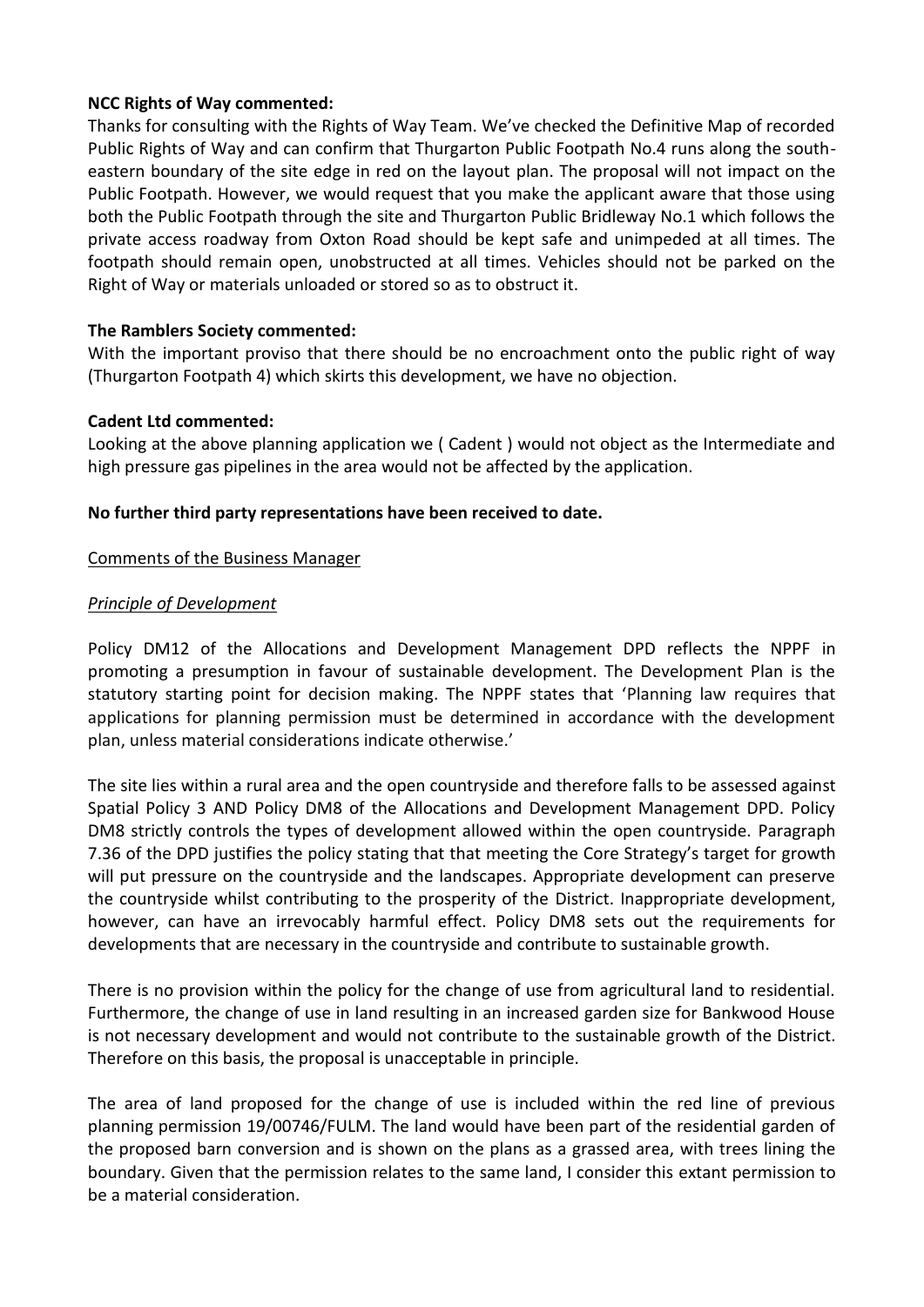The application (19/00746/FULM) was recommended for refusal by the planning officer due to the open countryside location and failing to comply with DM8, however the decision was overturned by Members at committee. It was considered that the residential scheme would benefit the public through the provision of new housing. Furthermore, the applicant had a potential fallback position of converting some of the agricultural buildings to dwellings under Schedule 2, Part 3, Class Q of the Town and Country Planning General Permitted Development Order (England) 2015 (as amended) (subject to the Prior Approval process). Despite the open countryside location, the provision of new housing would contribute towards the District's housing targets.

The context of the current application is very different. There would be no public benefit as a result of the increase in residential curtilage as it would solely benefit the occupants of the host dwelling. Secondly, I do not consider there to be a realistic fallback position as permitted development rights were removed from Bankwood House by condition when the replacement dwelling was approved. Therefore, there is no material reason to approve the change of use contrary to the Development Plan.

It should also be noted that since the decision of the previous application, a non-material amendment has been approved on the adjacent site to reduce the red outline of the site to omit the section of land which has changed ownership (the subject of this application) from the approved residiential development.

The intended use of the land is to erect garden buildings and a brick boundary wall. Policy DM8 does not support the construction of new residential buildings within the open countryside and as such would be a further reason the proposal is unacceptable in principle. The proposed use of the land as residential within the context of the approved residential development would not be significantly different to its current form, which is open agricultural land, the proposed buildings and boundary treatment would cause harm the character of the open countryside. Taking into consideration the contexts of the separate planning applications, I do not consider the extant permission, 19/00746/FULM, to amount to a material consideration that would indicate permission should be granted contrary to the Development Plan. In addition, it should be noted the extant permission has not yet been implemented. As such, the land continues to be regarded lawfully as agricultural.

The resubmission has not addressed the principle reason for refusal. I therefore do not consider that the application should be approved as it would contravene Policy DM8 of the Allocations and Development Management DPD (2013).

# *Impact on Visual Amenity, the Conservation Area, and the Character of the Area*

Core Policy 9 seeks to achieve a high standard of sustainable design which is appropriate in its form and scale to its context, complementing the existing built and landscape environment.

Policy DM5 requires the local distinctiveness of the District's landscape and character of built form to be reflected in the scale, form, mass, layout, design, materials and detailing of proposals for new development.

Part 12 of the NPPF (Achieving Well Designed Spaces) paragraph 127 states inter-alia that development should be visually attractive as a result of good architecture, should be sympathetic to local character and history, and should maintain or establish a strong sense of place.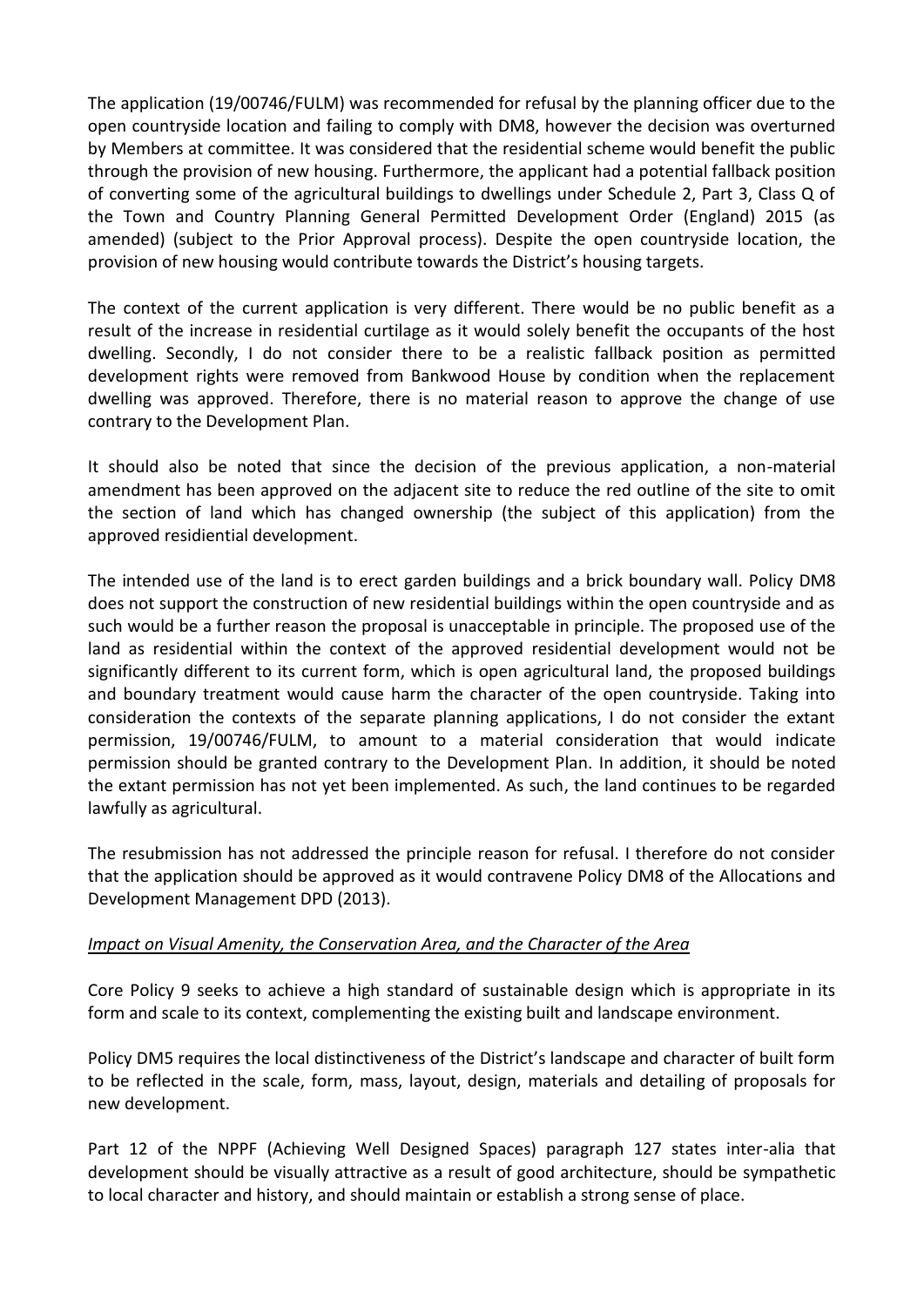Part 15 of the NPPF (Conserving and enhancing the natural environment) requires planning decisions should contribute to and enhance the natural and local environment by recognising the intrinsic character and beauty of the countryside, and the wider benefits from natural capital and ecosystem services – including the economic and other benefits of the best and most versatile agricultural land, and of trees and woodland.

The proposed brick wall would be 2m in height and approximately 51m in length. The scale and brick construction would be an incongruous and obtrusive form of boundary development within the character of the open countryside. Suitable boundary treatments within the open countryside would be rural in character such as post and rail fencing and hedgerow, as these would retain the openness rather than divide it. The proposed wall would have a very domestic and urbanised appearance and would dominate the view towards the north, and block the view of the open fields which slope downwards to the south from Bankwood Farm. It is noted that the land benefits from permitted development rights as it is outside of the residential curtilage of Bankwood House which had permitted development removed by condition when constructed as a replacement dwelling in the countryside. Therefore, boundary treatments which did not encroach into the existing curtilage (which does not benefit from permitted development) subject to the limitations as set out in Schedule 2, Part 2 of The Town and Country Planning (General Permitted Development) (England) Order 2015 could be implemented without the need for a formal planning application. For legal confirmation of the lawfulnessness of a boundary wall, a certificate of lawfulness application would need to be submitted. Of course it should be noted that without the lawful use of the land as a garden there would be no need for the wall and therefore I consider it the right approach to consider these as a whole package.

The greenhouse would be sited at an angle, approximately 30m from the main house, and the potting shed would be located to the east end of the boundary wall. Surrounding the greenhouse would be a walled 'kitchen garden' comprising a range of raised planting beds and paths. The greenhouse is quite large in scale with a brick base although has been reduced in height by 0.6m. In comparison to the existing dwelling I consider the greenhouse to be appropriate in scale, however the location is outside of the residential curtilage. As discussed within the principle section, there is no provision within Policy DM8 for the construction of new residential buildings within the open countryside. The buildings would be appear overly domestic and would not be in keeping with the rural character of the area. Therefore, the reduction in heights of the greenhouse and the potting shed has not overcome the initial reason for refusal.

The proposal as a whole would significantly alter the current appearance and character of the land. It is considered that the impact would be harmful to the rural character of the countryside contrary to Core Policy 9 of the Amended Core Strategy, Policy DM5 of the Allocations and Development Management DPD and the NPPF, which is a material consideration.

# *Impact on Residential Amenity*

In relation to amenity, Policy DM5 states that, 'the layout of development within sites and separation distances from neighbouring development should be sufficient to ensure that neither suffers from an unacceptable reduction in amenity including overbearing impacts, loss of light and privacy… Proposals resulting in the loss of amenity space will require justification'.

The buildings would be sited a minimum of 74m from any neighbouring dwellings. As such, there would be no impact on neighbouring amenity in terms of overbearing impact, loss of light or loss of privacy.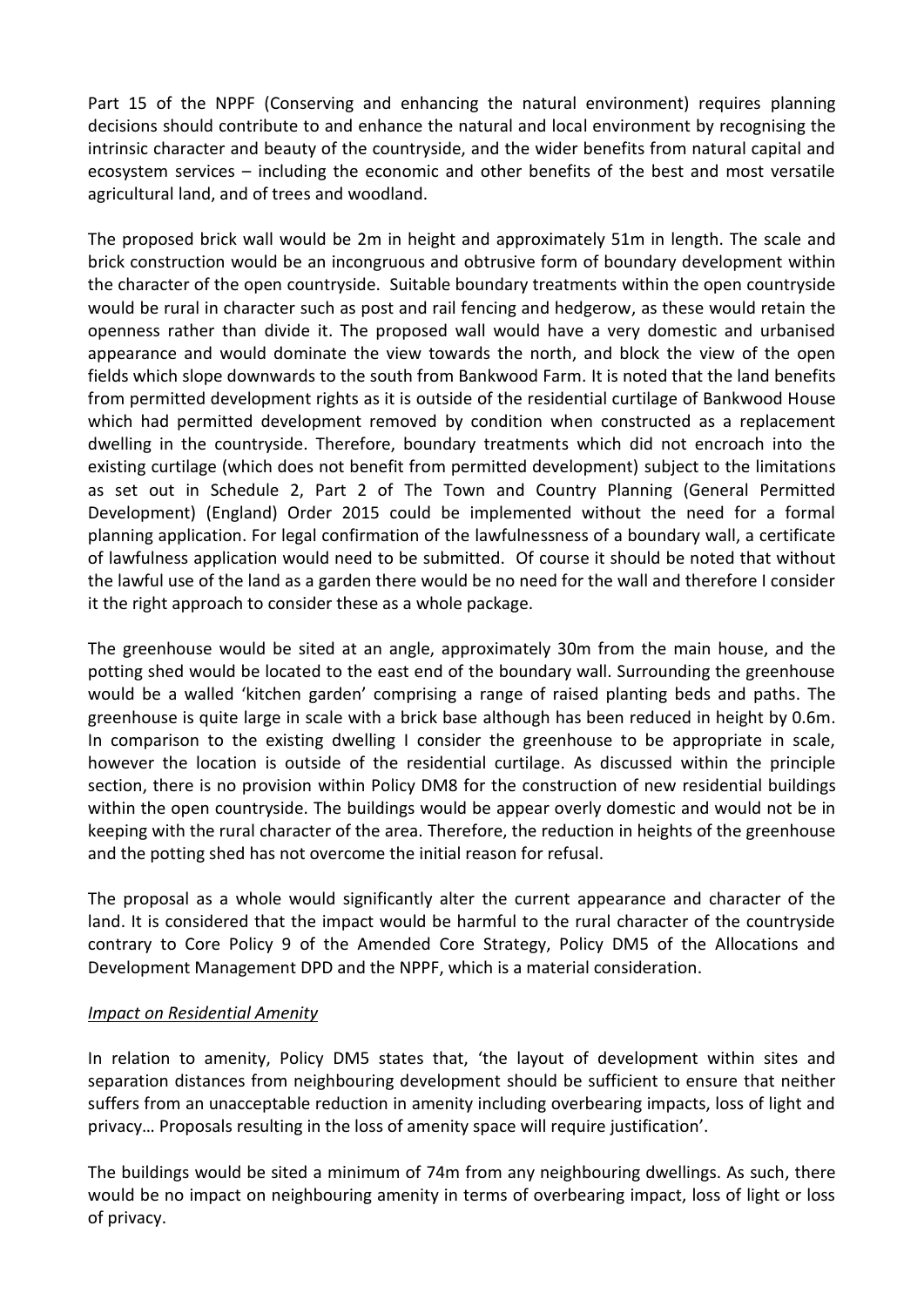The change of use of the land would increase the amount of amenity space available to the occupants for residential use. I therefore have no concern that the proposal would have a negative impact on amenity for the occupants of the host dwelling.

### *Highways*

Spatial Policy 7 of the Core Strategy seeks to ensure that vehicular traffic generated does not create parking or traffic problems. Policy DM5 of the DPD requires the provision of safe access to new development and appropriate parking provision.

There are no proposed changes to the existing access or parking arrangements.

Given the above, I do not feel that the proposal would have a detrimental impact on Highways safety and feel that it accords with the above policies.

## *Ecology Impacts and Loss of Trees*

Policy DM7 of the AMDDPD aims to protect, promote and enhance green infrastructure in line with Core Policy 12 of the Amended Core Strategy which seeks to conserve and enhance the biodiversity and geological diversity of the District.

There are no trees which would require removal for the proposal. I consider the application to comply with the above policies.

# *Other Matters and Material Considerations*

The host dwelling was granted permission as a replacement dwelling. Policy DM8 requires replacement dwellings to be of a similar scale and siting to the original dwelling. The approved dwelling has a larger footprint than the original by approximately 70%. Therefore, a significant increase in buit form has already been allowed and should be considered the limit for the site to avoid a detrimental impact on the character of the open countryside. A condition was imposed on the permission which removed permitted development rights because of the increase in footprint and the large residential curtilage associated with the dwelling, to restrict encroachment into the open countryside through the addition of outbuildings/extensions and to retain control over any future development on site.

Permission was granted for solar panels, located just outside of the residential curtilage under application reference 17/00084/FUL. Policy DM8 is silent on development for renewable energy, however, the District Council's commitment to climate change is clearly set out by Core Policy 10 of the Amended Core Strategy and Policy DM4 of the Allocations & Development Management DPD. These policies recognise that the support for renewable and low carbon development is key to meeting the challenge of climate change and indicate that the District Council will encourage the provision of renewable and low carbon energy generation within new development providing its benefits are not outweighed by any detrimental impacts. The development was small in scale, but the benefits in terms of renewable energy were considered to outweigh any potential harm to character. The visual impact was considered 'less than intensive' given the topography of the site as the solar panels would sit at a lower ground level than the dwelling and would not obstruct the views of the open countryside. Although this permission represents development outside of the residential curtilage, I consider the context to be different to the current proposal as it had a wider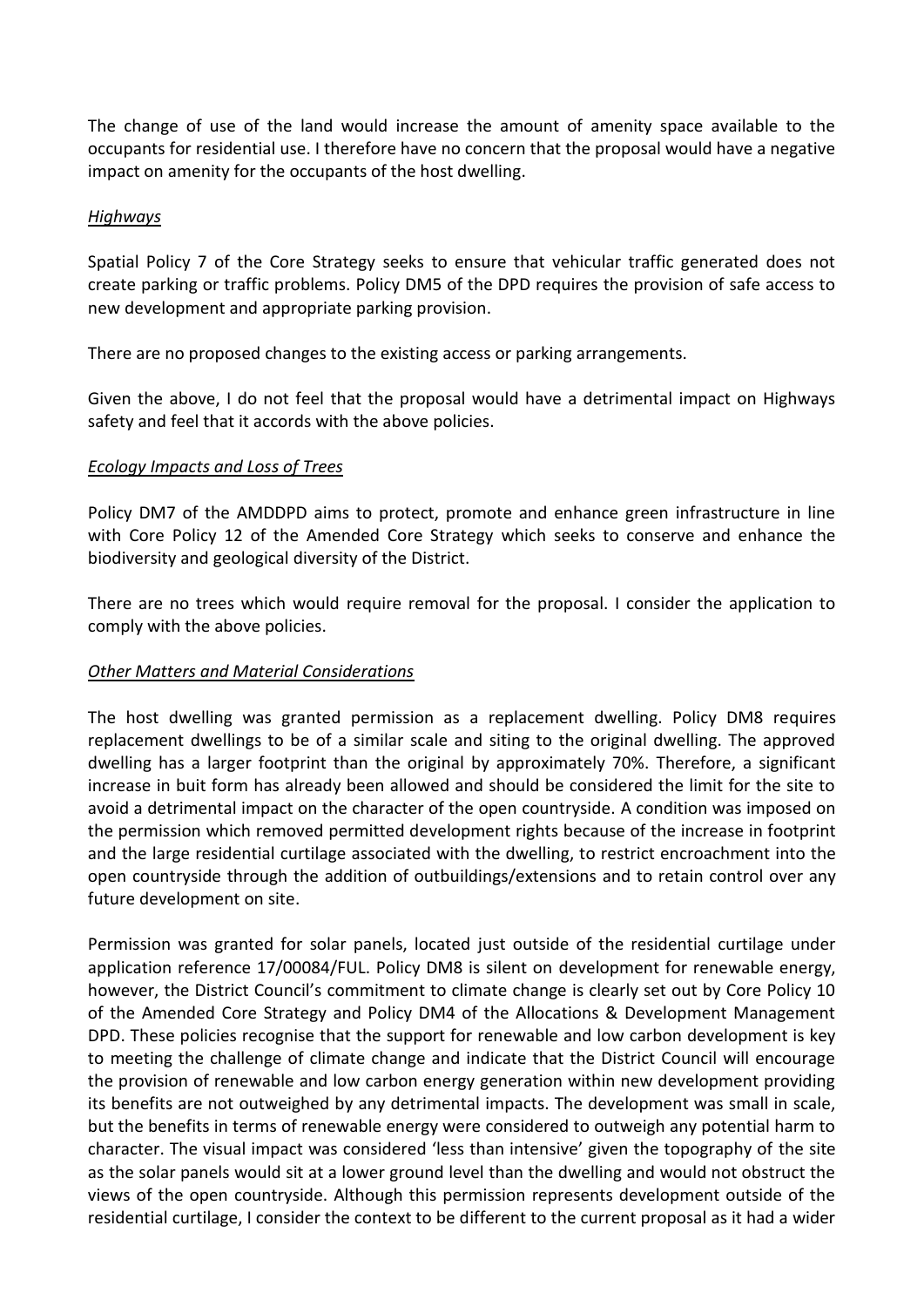benefit through the production of renewable energy, as well as a lesser visual impact than the proposed buildings, wall and garden area.

# *Planning Balance and Conclusion*

Planning law requires that applications for planning permission must be determined in accordance with the development plan, unless material considerations indicate otherwise. The proposed change of use of the land does not accord with the Council's adopted Development Plan which is the starting point in decision making in accordance with Policy DM12. There is no provision with Policy DM8 for the extension of residential curtilage or the construction of residential buildings within the open countryside therefore the development is unacceptable in principle. The revisions made (reductions in height of the buildings) would be an improvement on the previous scheme, but ultimately do not overcome the principle issue or impact to the character of the open countryside.

It is considered that the cumulative impact of the proposed change of use, garden buildings and boundary treatment, would harm the character of the open countryside contrary to Core Policy 9 of the Amended Core Strategy, Policy DM5 of the Allocations and Development Management DPD, and the NPPF. As assessed within this report, I do not consider there to be any other material considerations which indicate that the proposal should be approved contrary to the Development Plan.

For the reasons set out above it is recommended that the application is refused.

### **RECOMMENDATION**

### **That planning permission is refused for the following reason:**

1. The principle of development for the change of use of agricultural land to residential curtilage and the construction of buildings and a boundary wall, is clearly contrary to Policy DM8 of the Allocations and Development Management DPD and Spatial Policy 3 of the Amended Core Strategy. Furthermore, it is considered the visual impact of the proposed development would harm the open nature and rural character of the countryside contrary to Core Policy 9 of the Amended Core Strategy (2019), Policy DM5 of the Allocations and Development Management DPD (2013), and the NPPF (2019) which is a material consideration.

### Notes to Applicant

- 1. List of Refused Plans: 1194A REV 3 TOPOGRAPHICAL SURVEY MH 571 GARDEN 10 REV F BUILDING PLANS AND ELEVATIONS MH 571 GARDEN 11 REV E GARDEN PLAN 571 A SITE LOCATION PLAN GREENHOUSE A PLANS AND ELEVATIONS received 8 March 2021
- 2. You are advised that as of 1st December 2011, the Newark and Sherwood Community Infrastructure Levy (CIL) Charging Schedule came into effect. Whilst the above application has been refused by the Local Planning Authority you are advised that CIL applies to all planning permissions granted on or after this date. Thus any successful appeal against this decision may therefore be subject to CIL (depending on the location and type of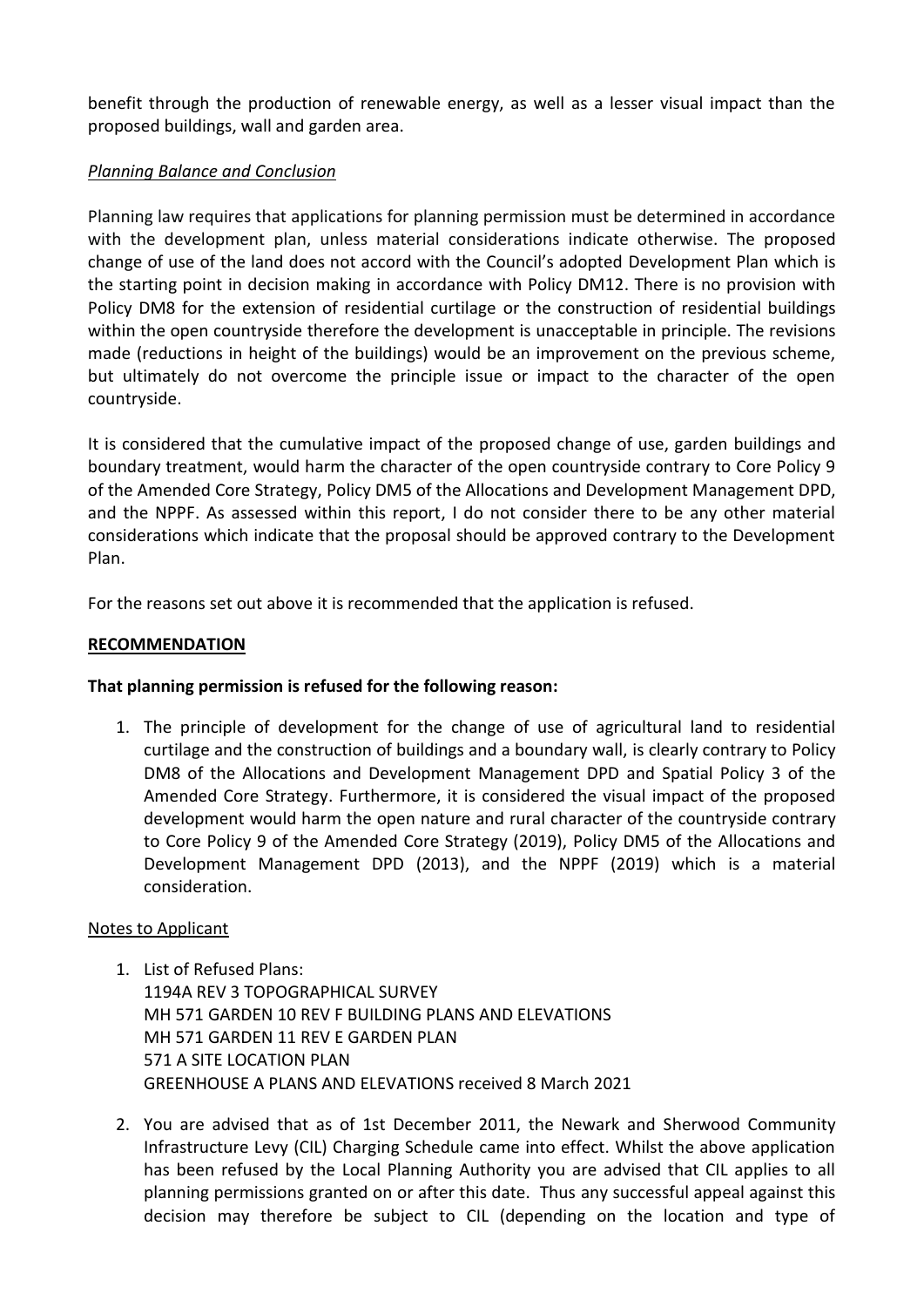development proposed). Full details are available on the Council's website www.newarksherwooddc.gov.uk/cil/

3. The application is clearly contrary to the Development Plan and other material planning considerations, as detailed in the above reason for refusal. However the District Planning Authority has worked positively and proactively with the applicant to make some revisions to the proposal. Whilst not all problems arising can be overcome, the overall impact of the proposal has been reduced from the original proposal.

### BACKGROUND PAPERS

Application case file.

For further information, please contact Laura Gardner on 01636 655907.

All submission documents relating to this planning application can be found on the following websit[e www.newark-sherwooddc.gov.uk.](http://www.newark-sherwooddc.gov.uk/)

**Lisa Hughes Planning Manager – Planning and Growth**